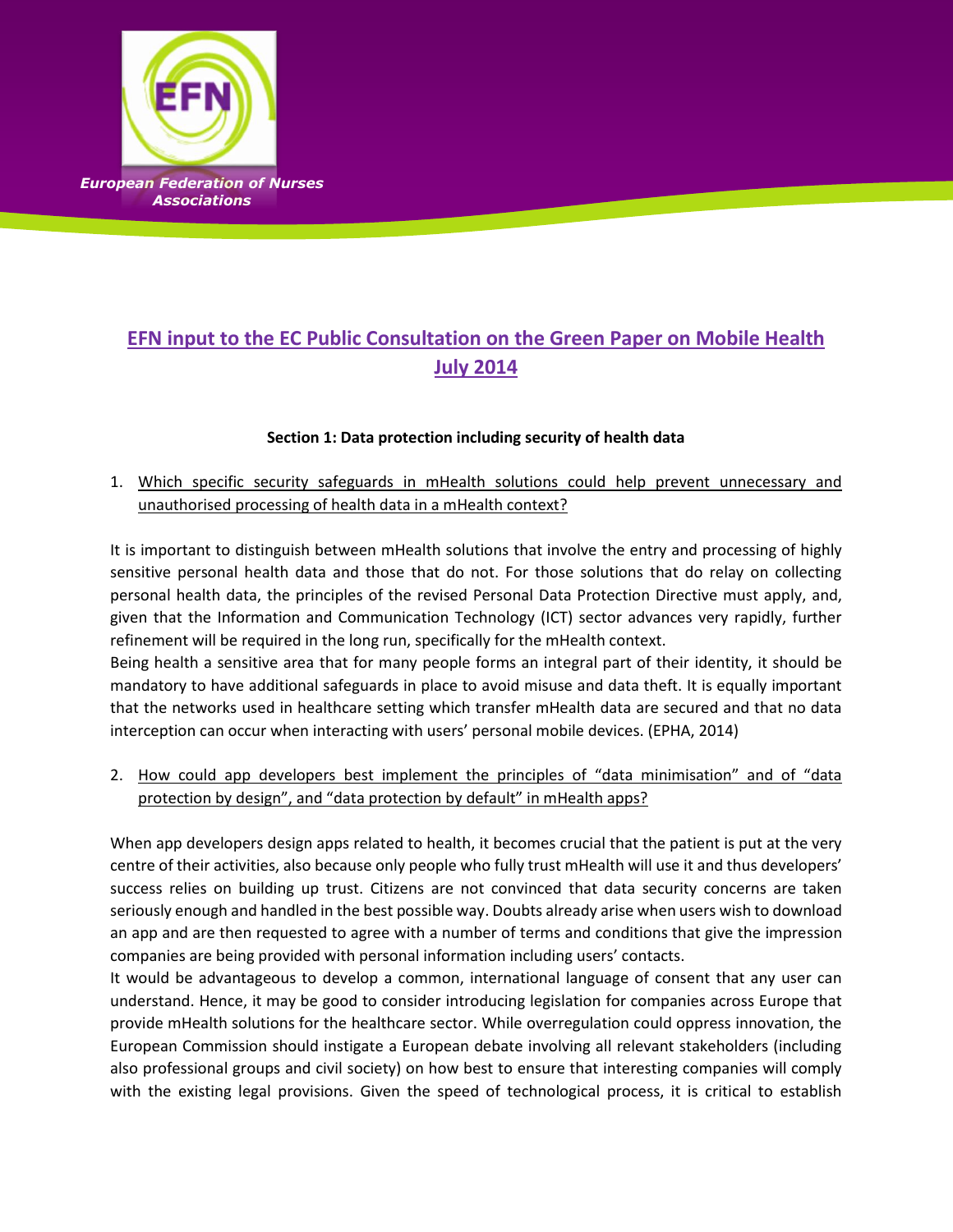whether or not additional safeguards are required, e.g. specific mHealth guidelines or legislation. Overall, developers should be obliged to apply 'data protection by design' in such a way that apps are meeting required data security standards and transparency requirements. (EPHA, 2014)

#### **Section 2: Big Data**

# 3. What measures are needed to fully realise the potential of mHealth generated "Big Data" in the EU while complying with legal and ethical requirements?

The potential of big data sets, either created by users themselves or in collaboration with health professionals via mHealth applications may make new things possible that were never considered when informed consent was obtained. In practice this means that if a company wants to look for things it does not really know what they are, it has to find a way to obtain informed specific consent for this.

The future General Data Protection Regulation must be able to accommodate both the possibilities afforded to health research by technological progress while satisfying increased concerns over health data protection. Since this may be difficult to achieve in practice, mHealth may require the development of specific security standards for health data in order to safely and successfully deploy various mHealth solutions. (EPHA, 2014)

However, separate information systems with many common data items serve: clinical care; audit; research; management; public health; and consumer health applications. Within each of these silos of data-processing there are further cultural, organisational and technical barriers to sharing data – for example barriers to performing research and auditing the outcomes of patients outcomes within an "integrated" care pathway across primary and secondary care. As such, data warehouses have been a 'first' option to integrating health data, compounding some of the silos and restricting access to people who might add value to the data (public health research). As health science and care is experiencing a tsunami of data, a blizzard of methods for processing the data and a drought of human expertise to harness the value from the data in conventional ways, there is an urgent need to rethink the "big warehouses" (I. Buchan, 2013). The e-infrastructure, governance and culture for achieving sense-making data and processes, the engineering still needs to start. Nurses should have the opportunity to contribute to the design of the "sense-making data".

#### **Section 3: State of play on the applicable EU legal framework**

# 4. Are safety and performance requirements of lifestyle and wellbeing apps adequately covered by the current EU legal framework?

Unfortunately, this is not currently the case in spite of the fact that safety and performance requirements are vital in other areas of healthcare delivery. Hence it is fundamental to foster the use of recognised standards in this sector, too. This is especially important given the lack of robust evidence pertaining to the health benefits of apps. There is no requirement to prove that lifestyle and wellbeing apps are working to obtain a license and hence certain solutions could be completely ineffective.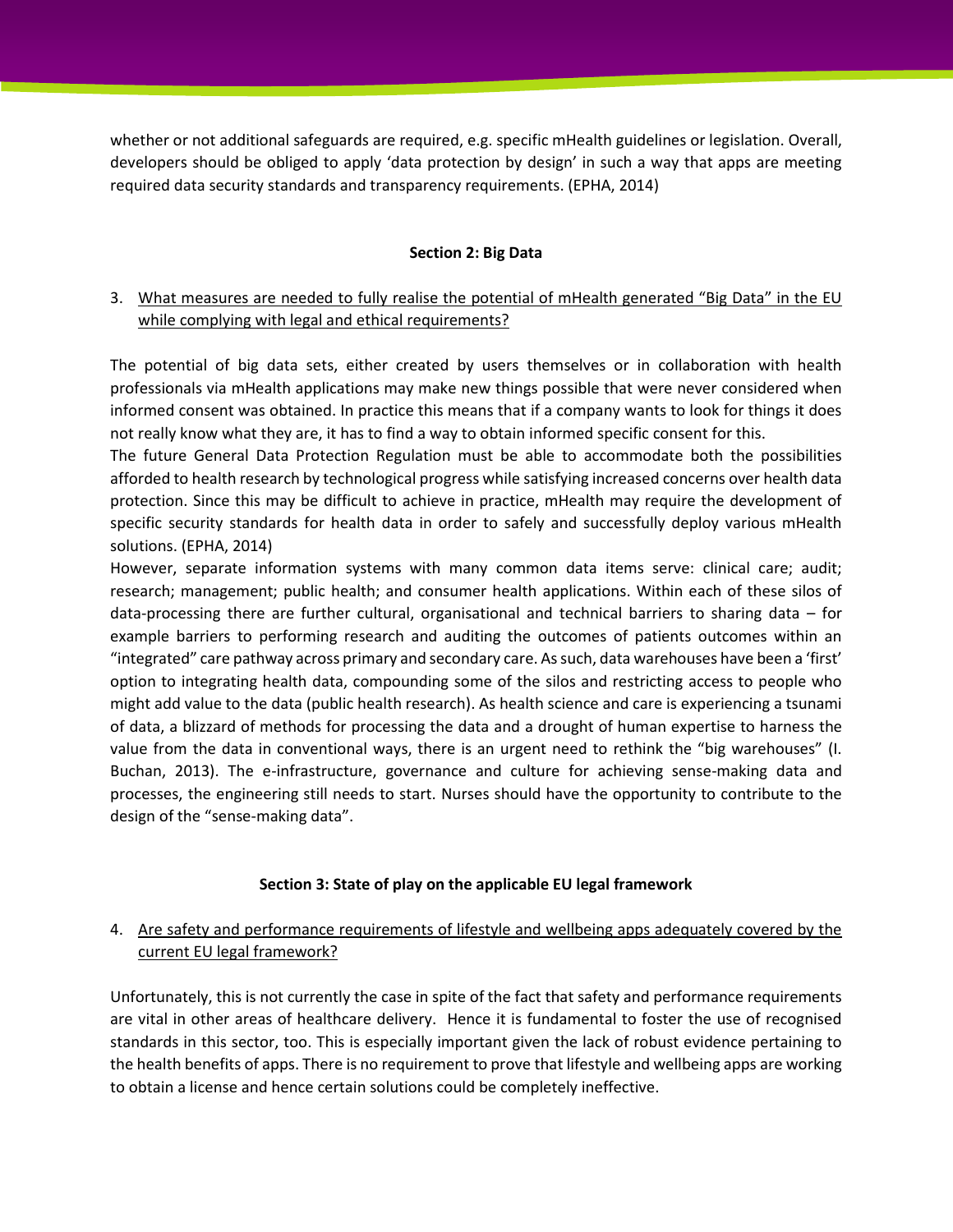# 5. Is there a need to strengthen the enforcement of EU legislation applicable to mHealth by competent authorities and courts?

Given that EU legislation is weak and not clear enough, competent authorities will need to look at what is permissible under the banner of mHealth. In a European Union where the cross-border mobility of (health) professionals, patients and data is encouraged, the European Commission should have a coordinating role to play in helping competent authorities and courts decide what is appropriate and what is not. Moreover, there should be a monitoring and alert mechanism in place throughout the life cycle of apps so that users can report faults (and manufacturers can fix them).

### **Section 4: Patient safety and transparency of information**

# 6. What good practice exists to better inform end-users about the quality and safety of mHealth solutions e.g. certification schemes?

In order to allow mHealth to become fully efficient in all EU Member States, the development of standards, protocols and guidelines for the deployment of these services is urgently required. Having such quality checks in place for the benefit of end users can remove some of the uncertainties related to apps. There is a strong need to work on a harmonised approach to be able to come up with common frameworks. This presupposes that information and decision-making support systems are employed so as to take account of individual needs, i.e. person-centred care. Studies have commonly shown that evidence-based clinical guidelines can be effective in improving the process and structure of care.

One of the main problems of using mHealth apps concern the lack of competent contact in case problems or questions arise. With this regard, the EFN is developing evidence-based guidelines for nurses and social workers on the use of eHealth services (ENS4Care project, DG CONNECT). Part of this project relates to the use of mHealth applications as tools to enhance healthy lifestyles, boosting prevention from a life circle approach. Guidelines and criteria will be developed to enable nurses and social workers to make appropriate decisions and will guide them to encourage patients and citizens to use such technologies. Being designed under the criteria of patient safety and quality of care, the guidelines implementation will imply the adoption of those principles. Both nurses and social workers need to receive adequate information about the benefits and risks of these tools, especially in relation to the patient safety, so they will be able to make informed choices about an app's quality and safety. Sharing health data instantaneously with qualified health professionals can provide an added layer of security for patients and reassure them of a product's quality. Moreover, an active information exchange between healthcare professionals about the relative advantages and disadvantages of mHealth solutions and their own recommendations could contribute to improve clinical practice. Better integration of mHealth could also increase formal acceptance by end users.

### 7. What policy action should be taken, if any, to ensure/verify the efficacy of mHealth solutions?

The efficacy of mHealth solutions is difficult to prove and long-term studies will need to be undertaken in combination with health impact assessments in order to obtain better information about what they can actually do. Therefore, the European Commission should allocate and invest an adequate amount of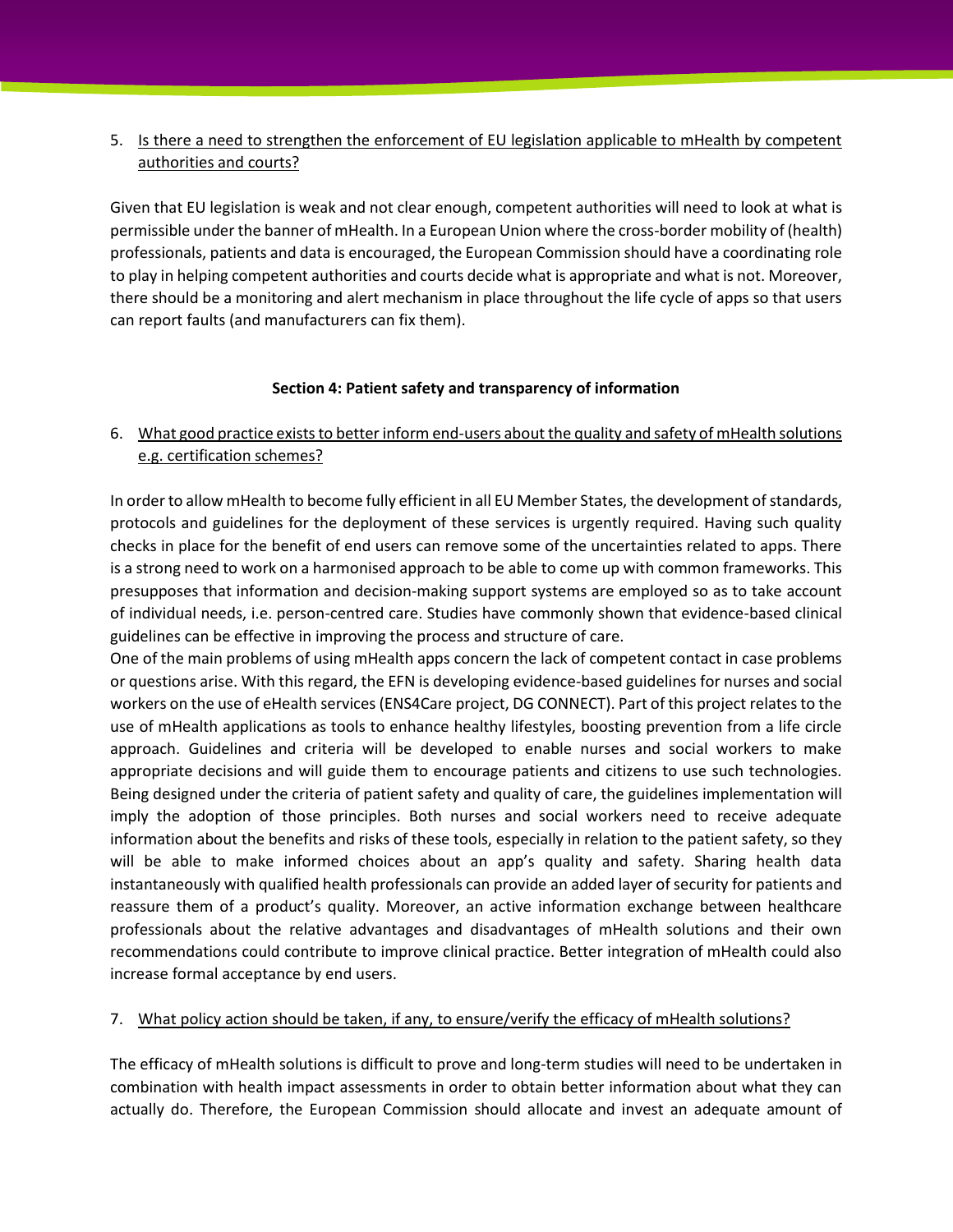resources within Horizon 2020 framework, in order to work not only on the efficacy of mHealth solutions but also in their effectiveness and efficiency. Recommendations from the Council of the European Union encouraging Pilot studies in different EU regions to implement mHealth tools may be considered as the best way to find out concrete results and to undertake valid and realistic evaluations, both from a quantitative and a qualitative point of view. Stakeholders representing patients, social and health care professionals would need to be involved in these studies, as the best placed to provide valuable feedback and input from a users' perspective. In fact, it becomes critical to foster health and social care professionals- and patients-led mHealth solutions, which strengthen integrated care and workforce development. mHealth data gathered through evaluation process would need to be analysed to identify systematic features, which can be used to improve the further design of the care pathways from a quality, safety and cost-effective perspective.

In addition, policy action aiming at up scaling the education of health and social care professionals should be foreseen and put in place to ensure the efficacy of mHealth applications. The promotion of advanced roles for nurses in ICT enabled integrated care is proven to boost quality, safety and cost-effectiveness of the healthcare delivered. These roles have made an enormous difference on the governance and management of healthcare, and have improved efficiency and health outcomes, enhanced patient care, contributing ultimately to the sustainability of health systems.

#### 8. How to ensure the safe use of mHealth for citizens assessing their health and wellbeing?

Given that technology is not infallible, mHealth apps could pose potential problems for patient safety. Therefore, patient empowerment and involvement are central when using mHealth solutions as the main goal is to enhance their satisfaction during the care process. Within this context, it is important that nurses encourage patients and citizens to be more active, becoming responsible for their health management. Individuals, including chronic disease patients and older people, wish to be more informed and engaged in their own self-care, therefore coaching becomes a key factor. In order to acquire sufficient knowledge and be able to take advantage of personalised care, they require technologies 'fit for practice'. In this regard, mHealth can offer customisable 'toolkits' for predictive, participatory and preventative care. Managing the condition on a daily basis and throughout different stages of life can be very challenging. Therefore, it is impostant to bring about the right balance between conventional and ICT-enabled healthcare supporting the work of health professionals, while expanding patients' knowledge and health literacy to get empowered in a complex system of health and healthcare.

### **Section 5: The role of mHealth in healthcare systems and equal access**

#### 9. Do you have evidence on the uptake of mHealth solutions within the EU's healthcare systems?

The ENS4Care project shares good nursing and social work practices in eHealth/mHealth services and, through evaluation and consensus building, will create a set of guidelines focusing on healthy lifestyle and prevention, early intervention and clinical practice in integrated care, skills development for advanced roles and nurse ePrescribing. In less than two month, more than 120 practices on eHealth in the areas previously mentioned have been collected throughout the EU and Europe and an analysis has been carried out, highlighting major trends and common features. Some of the practices collected focused on mHealth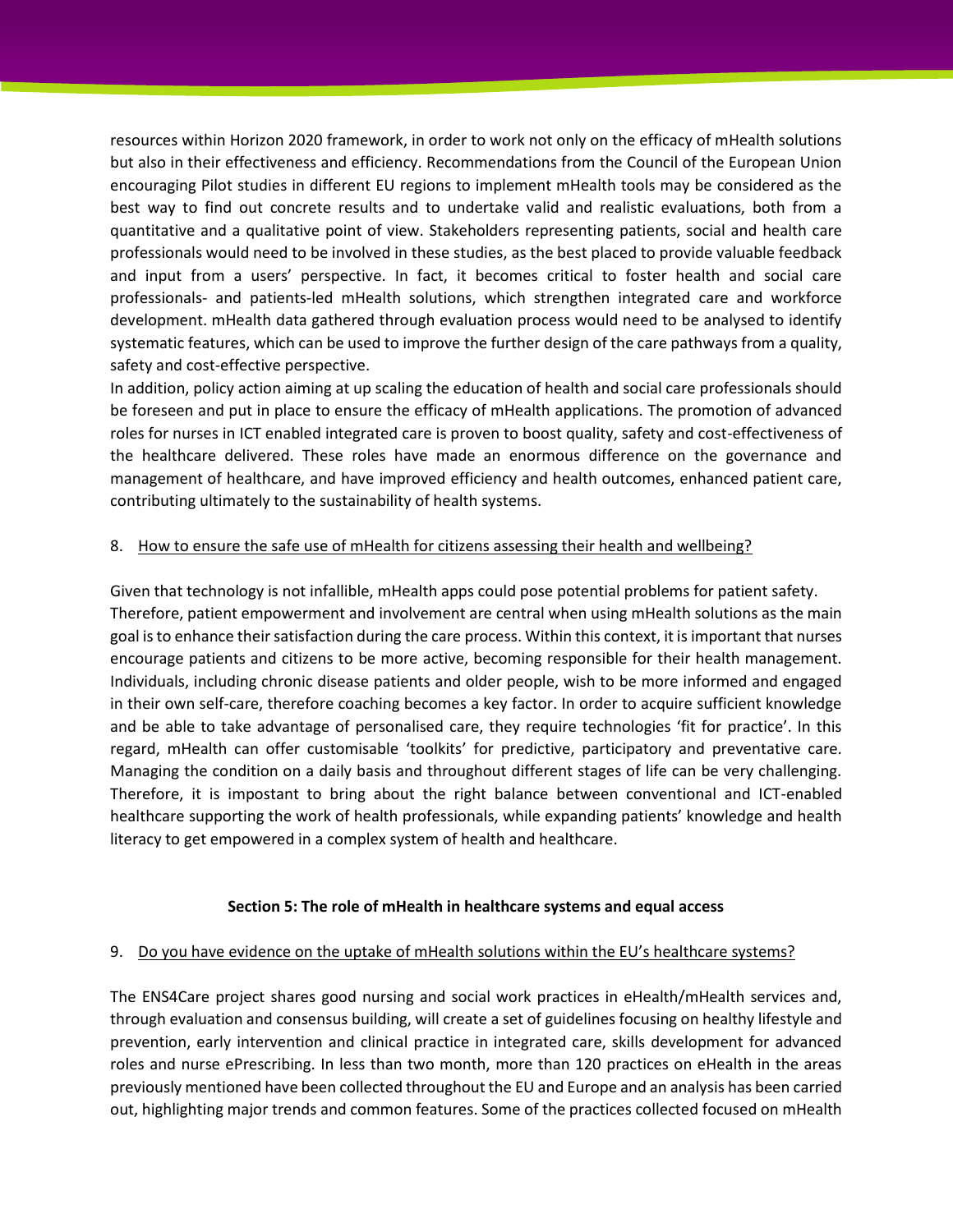tools and their up-take at regional or national level. Some examples are: COPD RehabApp (support for COPD rehabilitation) eRehab (support for cardiac rehabilitation) and Heart Age JBS3 (risk calculator for cardiovascular disease). The final results of ENS4Care, where these practices will be further documented, will be available by the end of 2015.

# 10. What good practice exists in the organisations of healthcare to maximise the use of mHealth for higher quality care e.g. clinical guidelines for the use of mHealth?

Advanced Nurse Practitioners (ANP) are becoming leaders in eNursing practice, and recognise the important policy issues to further advance the use of telecare, telehealth and mHealth. Key issues such as technology selection and implementation principles, interstate licensure, malpractice, and telehealth/mHealth reimbursement are important to further advance health system reform in the EU. In addition, evidence-based clinical guidelines enabling integrated care with the support of mHealth tools are key for advancing the healthcare system reform.

Easily accessible and appropriate nursing information can facilitate decision-making and coordination of care interventions. This is enabled by integrated care systems and in doing so, mHealth innovation has the potential to lower down the workload of health professionals, facilitating knowledge acquisition, transfer, and exchange, which then directly impact on many aspects related to the quality of their professional lives and their levels of work satisfaction.

Freeing up time for service delivery is key for sustainable healthcare systems. As such, data collection cannot become an administrative burden, pulling the nurses away from the bedside. Data capturing the main activities in nursing care – data on hygiene, feeding, mobility and several technical interventions – have been collected for many years in some EU Member States and have gradually been taken up by policymakers to introduce nursing quality data into national and regional healthcare financing systems. However, the time nurses spent to collect these data have resulted in pulling the nurses towards administrative tasks instead of closer to the bedside of patients. Freeing up working time by using mHealth solutions can support nurses to focus on direct patient care and improve the quality and safety of care delivery. Therefore, it is essential that nurses are involved into the design of integrated care pathways based on the already agreed international terminology for nursing (ICNP) with the use of mHealth solutions, strengthening the nursing workforce intelligence and bringing them back closer to patients. This will allow nursing care to become visible in patient records, national quality registers, guidelines and accreditation systems.

# 11. Do you have evidence of the contribution that mHealth could make to constrain or curb healthcare costs in the EU?

mHealth apps have a great potential to reduce healthcare costs, for instance by automatizing appointments and reducing the number of unnecessary physical consultations and hospital visits. By using mobile and wireless devices to improve health outcomes, the financial models underpinning EU healthcare systems require a shift from the current quantitative financing methods based on Diagnoses Related Groups (DRGs) towards a financing methodology incorporating indicators that capture integrated care and patient empowerment next to quality, safety and cost effective patient outcomes. The Diagnoses Related Groups (DRGs), measuring only medical components of service delivery, drive healthcare systems to the decrease of hospital stay, resulting in an inevitable moving of complex care to community and home care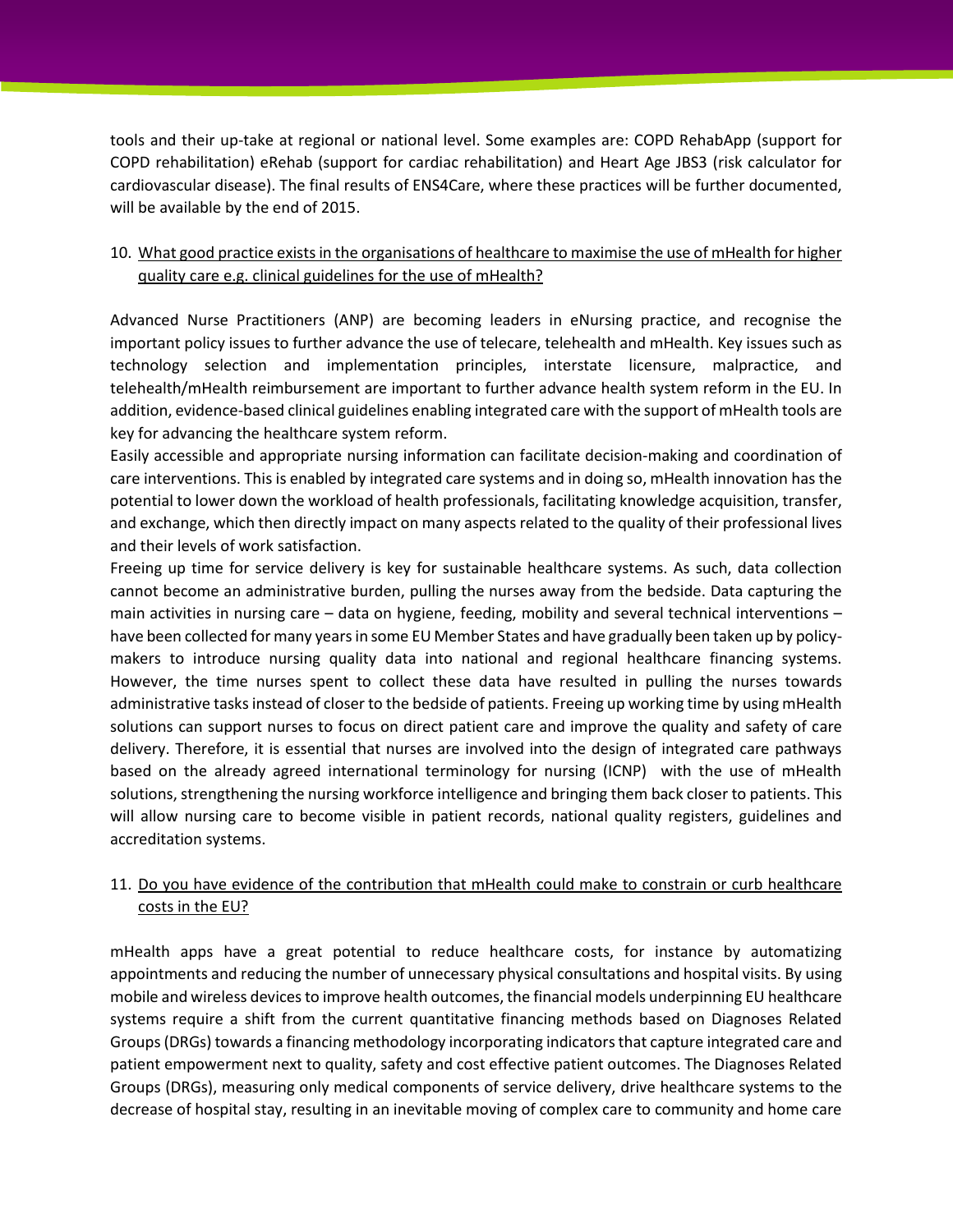settings, which have difficulties responding to the demand, while keeping a high quality and safety standard. Although the DRG system is widely implemented in benchmarking and financing healthcare systems in many EU Member States, the increased GDP shows that medical diagnoses and services mainly determine healthcare costs and ignore the cost-effective nursing and social care services in prevention and the existing cost-effective integrated care models.

In contrast to the DRG financing system, the International Classification for Nursing Practice (ICNP®) is not recognised as a method to improve the sustainability of the healthcare systems in the EU. Although ICNP is a tool that allows documentation of the clinical practice of nursing and provides support for clinical reasoning and decision-making, nursing sensitive data are still invisible in health statistics and even in patient records. Therefore, when redesigning the healthcare systems in the EU, the financing methodology underpinning the sustainability of the healthcare system should deploy quality and safety nursing indicators to be part of the designed integrated care pathways. Findings show that the use of evidence based care pathways can turn the entire health and social care sector into a key driver of well-being, productivity and growth.

# 12. What policy action could be appropriate at EU and national level to support equal access and accessibility to healthcare via mHealth?

Granting access to authorised and quality mHealth information and health services could be one policy tool to extend the basic basket of healthcare services to everybody living in Europe, which might prove beneficial for at-risk populations experiencing difficulty in accessing healthcare for a variety of reasons. It is however equally important to acknowledge that healthcare is not only about access: especially in an online environment, health literacy represents a challenge as many individuals are unable to make positive health decisions based on the information they encounter. Moreover, content needs to be flexible so that it can adapt to different needs. mHealth information, communication and interventions are only meaningful if they can lead to actual better health outcomes for their targets. Therefore, digital literacy must be enhanced so that the widest possible population is aware of the advantages and the consequences of using health technology. Pressing a wrong button should not mean increased responsibility for patients. In this case for instance the use of quality labels would give less experienced users more confidence in trying out mHealth.

In addition to access and literacy, other factors need to be addressed, e.g. ensuring reimbursement for mHealth solutions and ensuring real integration of tools into European health systems, which would allow for better interactivity between patients and health professionals. Moreover, there needs to be training and time for health professionals to integrate mHealth into daily practice. (EPHA, 2014)

#### **Section 6: Interoperability**

# 13. What do you think should be done in addition to the proposed action of the eHealth Action Plan 2012- 2020 in order to increase interoperability of mHealth solutions?

The eHealth Stakeholder Group has developed a report on interoperability and points out that '*Interoperability between vendors and systems enhances the choice for consumers and healthcare providers. Interoperability also opens the market for new entrants, increasing competition and innovation'*.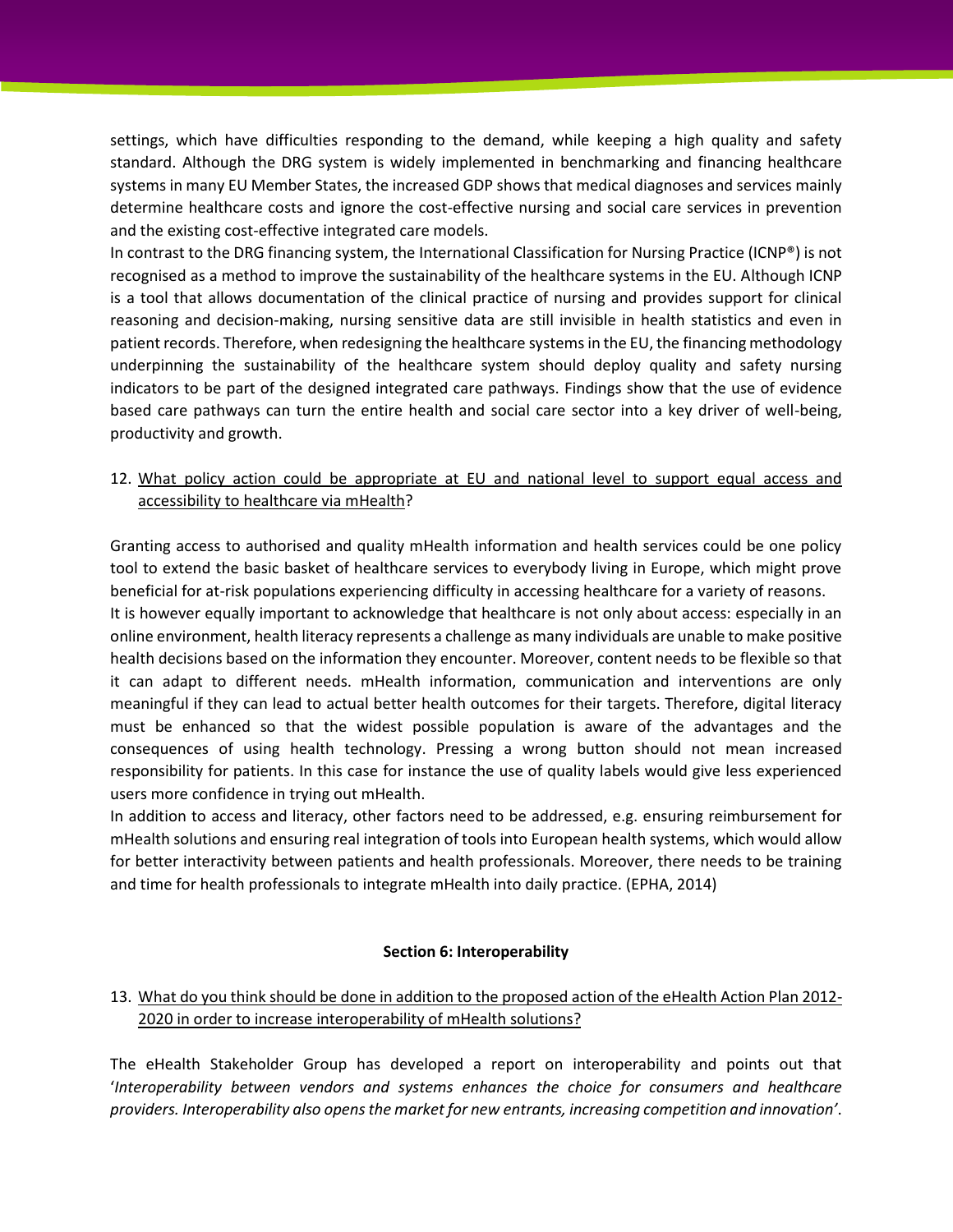The recommendations on interoperability of the report include the following, the latter making specific reference to the areas of mHealth and Big Data:

- Focus on priority use cases which have been widely adopted and for which mature specifications exist.
- Clarify privacy and data protection requirements and establish general principle for organisational requirements for each of the use cases.
- Foster the use of international standards and market focused profiles to deliver ready to implement specifications that result in successful interoperability
- Educate local level on eHealth interoperability to transfer the knowledge gathered at European level to the national, regional and local level, for a better use and adoption of interoperable solutions.
- Address semantic interoperability incrementally (step by step) by selecting a small number of widely needed terminologies for a start.
- Investigate the particular interoperability requirements of mHealth, Big Data, and online social networks to ensure the vast amount of data originating from mHealth solutions and apps can be leveraged for better health care.
- 14. Do you think there is a need to work on ensuring interoperability of mHealth applications with Electronic Health Records?

There can be a relevance on allowing mHealth applications to get information from the Electronic Health Records (EHR) in order to function based on real parameters. However, the fact that unsolicited disclosure of health information can have a serious detrimental impact on users' lives, including their reputation, EHRs should not simply be accessible 'on the move' (e.g. by individuals travelling on public transport). The introduction of an added layer of authentication, e.g. via 'digipass' type technologies mentioned above, or in combination with national ID cards would at least encourage the vast majority of users to access and update their personal health information in more 'private' environments where the chances that data can be spied upon or stolen by third parties are lower. Up till now, the access that mHealth applications had on citizen's information was strictly the one included by the end-user or the professional. It can be worth considering the possibilities of allowing mHealth applications to have direct access to Electronic Health Records. In this case, partnerships between those owning the data, those saving it, those using it and the industry behind the applications should be made to look for solutions.

### **Section 7: Reimbursement models**

### 15. Which mHealth services are reimbursed in the EU Member States you operate in and to what extent?

There are different experiences in the EU countries. In Sweden, for instance, the healthcare system gets some reimbursement for telephone contacts with patients, i.e. test results, but does not include services as mHealth applications.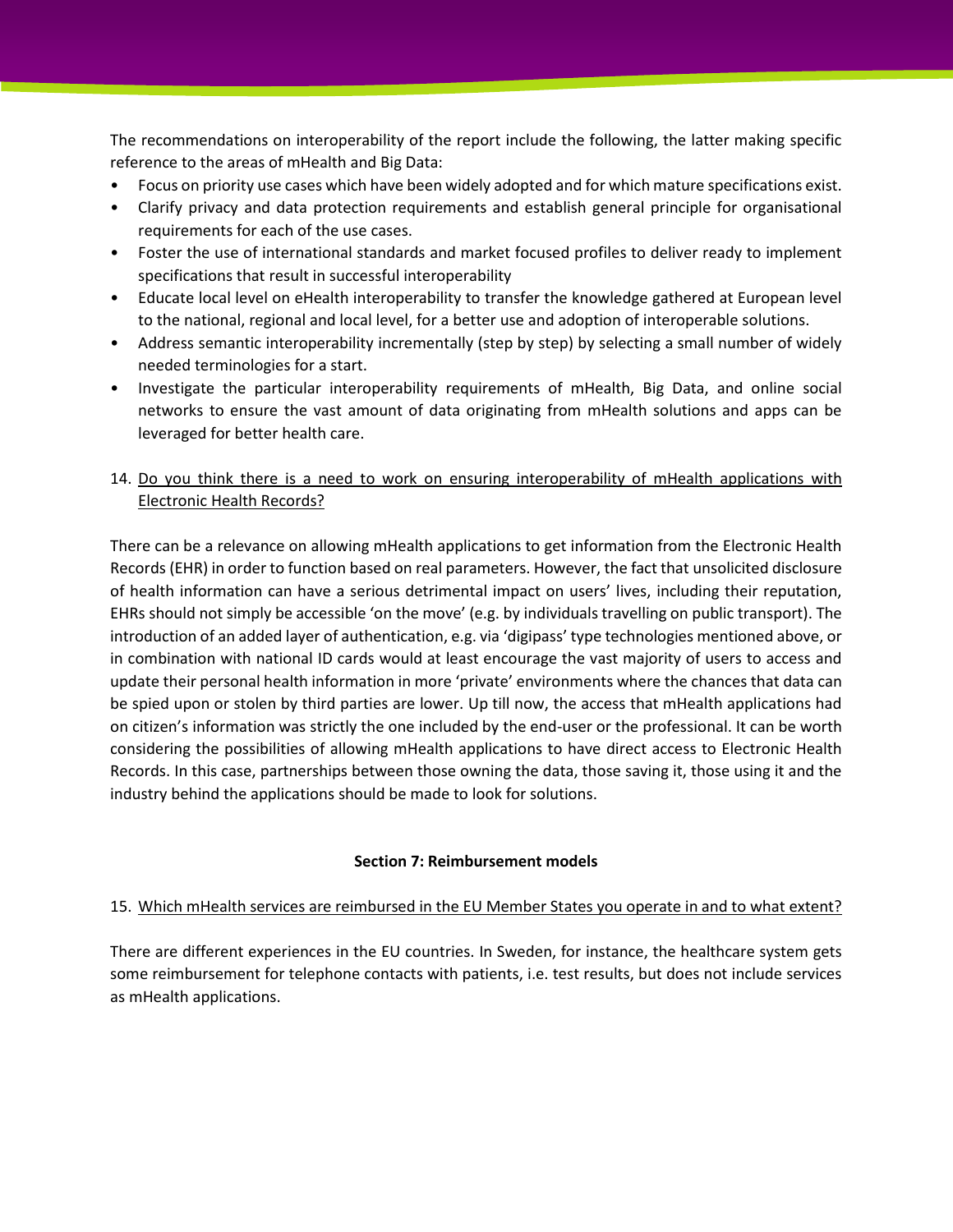# 16. What good practice do you know of that supports the refund of mHealth services e.g. payerreimbursement model, fee-for-a service?

mHealth services that can be classified as clinical interventions or as integral elements of healthcare treatments should be available to all patients and therefore reimbursed by payers throughout the EU depending on the existing arrangements in the Member States. At least this should cover basic mHealth services which will become part and parcel of healthcare anyway and may also play a large role in the provision of cross-border healthcare, ensuring also continuity of care.

If in addition Member States wish to refund mHealth services that are less critical and aim more to support the provision of health and wellbeing information – which can be extremely valuable when it comes to the public health priorities of prevention and health promotion– then they should introduce legislation to ensure that everyone is able to access this information and share experiences at EU level so that other countries can follow them.

### **Section 8: Liability**

# 17. What recommendations should be made to mHealth manufacturers and healthcare professionals to help them mitigate the risks posed by the use and prescription of mHealth solutions?

The following recommendations should be considered:

- Involve end users in the design and trial and quality control of mHealth solutions
- Conduct evaluation studies of the impact of apps and other mHealth solutions
- Design easy-to-identify data protection symbols and provide product information without resorting to small print
- Envisage mHealth solutions as part of healthcare
- Create flexible solutions that can be tailored to the needs of non-traditional end users and vulnerable individuals and groups
- Introduce training to ensure that all professional users of mHealth are aware of the technology's advantages and limitations
- Make adequate working time available for interaction with new media
- Ensure that mHealth solutions can be traced and that there is a reporting mechanism in case of problems
- Introduce a 'helpline' for users of mHealth solutions prescribed by health professionals

#### **Section 9: Research and innovation**

# 18. What specific topics would you provide for EU level research, innovation and deployment priorities for mHealth?

The EFN believes that in order to promote healthcare system reform, the role played by innovation in the field of healthcare, including mHealth, is crucial and therefore it is necessary to invest and allocate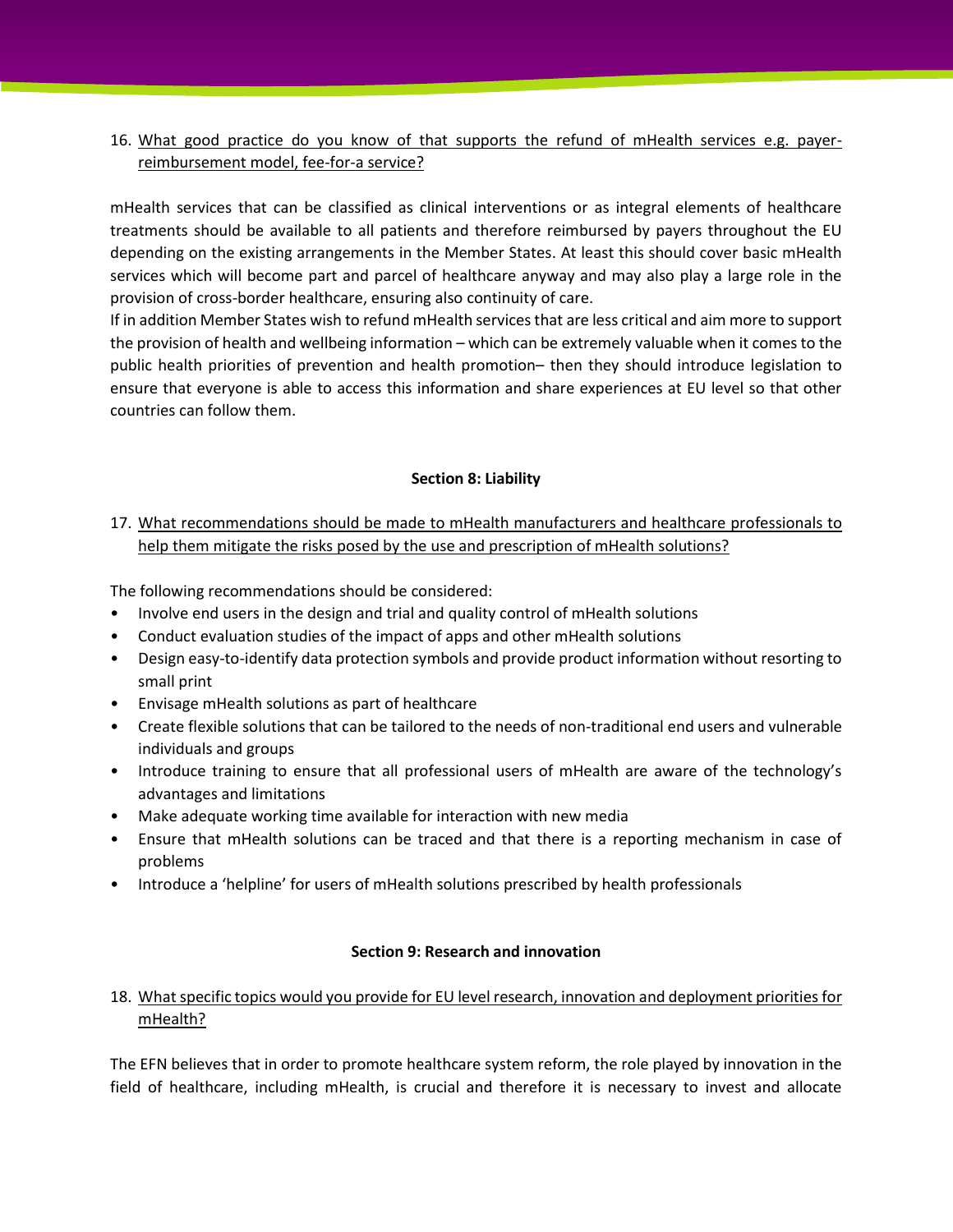resources in order to carry out objective evaluation studies and obtain concrete results on whether or not mHealth is producing better health outcomes.

The key topics may be: how to enhance prevention and health promotion; the developments of integrated care; the role of advanced roles and need of eSkills; cost-effectiveness and patient empowerment analysis of apps; research on nursing sensitive criteria. Additionally, there should also be more research to demonstrate what types of apps are on the market and what purposes they serve, which would help national and EU policymakers to create guidelines for different kinds of products. Currently very different products are being described under the mHealth umbrella.

### 19. How do you think satellite applications based on EU navigation systems (EGNOS & Galileo) can help the deployment of innovative mHealth solutions?

The EFN does not have specific knowledge in this field. Nevertheless, the EFN is open to any innovative approach that could support the use of mHealth applications.

### **Section 10: International Cooperation**

### 20. Which issues should be tackled (as a priority) in the context of international cooperation to increase mHealth deployment and how?

Good practices, guidelines and experiences should be shared particularly on burning issues such as data protection, establishing user trust, quality and efficacy and patient safety. A common understanding and terminology of mHealth could also help increase interest at all levels. Given the many possible implications for society, mHealth deployment calls for a structured, systematic and transparent approach.

The increased trend towards international and transatlantic agreements, such as the Transatlantic Trade and Investment Partnership (TTIP), will impose unfavourable regulatory conditions on European legislators as it is yet unclear what implications it will have on healthcare and areas of particular concern such as data protection and security.

In this context it is particularly important to be transparent and involve civil society to avoid serious consequences which may not even be foreseeable. Given health's 'technological turn', which is largely driven by private companies, mHealth could pose a threat to the goal of universal healthcare provision as international agreements can be a vehicle for companies "to flex their muscles" and override national legislation.

### 21. Which good practice in other major markets e.g. USA and Asia could be implemented in the EU to boost mHealth deployment?

Europe has an overall more inclusive and socially oriented society than our homologues in Asia and North America and European values, including universality, inclusion, solidarity etc. must continue to be protected, especially when it comes to healthcare provision. If this implies that European entrepreneurs are not always the very first to exploit certain technology opportunities, they should be encouraged to design better solutions which are ultimately safer and provide better quality, thereby not infrequently winning out over their global competitors in the long run. (EPHA, 2014)